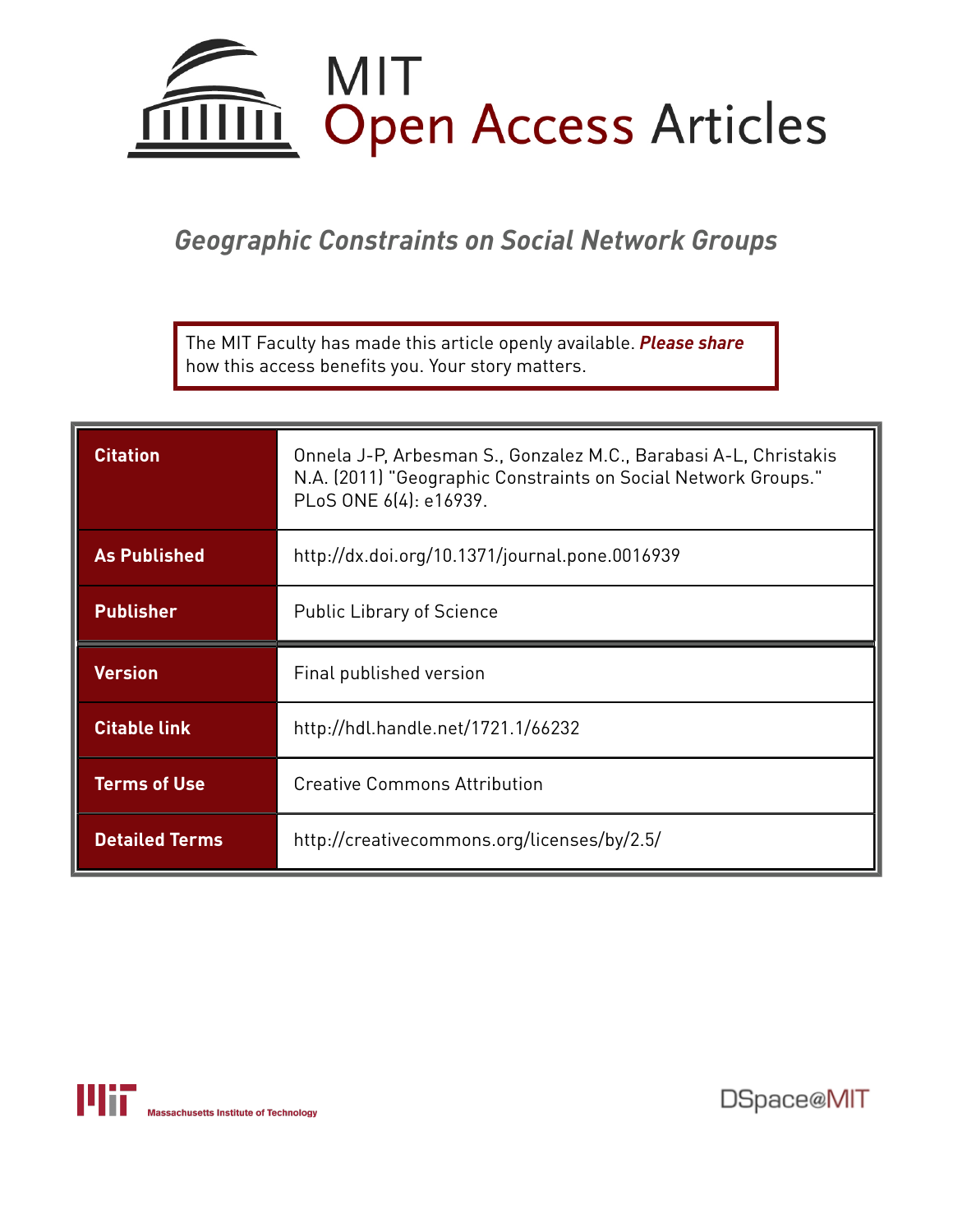# Geographic Constraints on Social Network Groups

# Jukka-Pekka Onnela<sup>1<sub>\*</sub>9</sup>, Samuel Arbesman<sup>19</sup>, Marta C. González<sup>2</sup>, Albert-László Barabási<sup>3,4,5</sup>, Nicholas A. Christakis<sup>1,6,7</sup>

1 Department of Health Care Policy, Harvard Medical School, Boston, Massachusetts, United States of America, 2 Department of Civil and Environmental Engineering and Engineering Systems, Massachusetts Institute of Technology, Cambridge, Massachusetts, United States of America, 3 Department of Physics, Biology and Computer Science, Center for Complex Network Research, Northeastern University, Boston, Massachusetts, United States of America, 4 Center for Cancer Systems Biology, Dana Farber Cancer Institute, Boston, Massachusetts, United States of America, 5 Department of Medicine, Brigham and Women's Hospital, Harvard Medical School, Boston, Massachusetts, United States of America, 6 Department of Medicine, Harvard Medical School, Boston, Massachusetts, United States of America, 7 Department of Sociology, Harvard Faculty of Arts and Sciences, Cambridge, Massachusetts, United States of America

# Abstract

Social groups are fundamental building blocks of human societies. While our social interactions have always been constrained by geography, it has been impossible, due to practical difficulties, to evaluate the nature of this restriction on social group structure. We construct a social network of individuals whose most frequent geographical locations are also known. We also classify the individuals into groups according to a community detection algorithm. We study the variation of geographical span for social groups of varying sizes, and explore the relationship between topological positions and geographic positions of their members. We find that small social groups are geographically very tight, but become much more clumped when the group size exceeds about 30 members. Also, we find no correlation between the topological positions and geographic positions of individuals within network communities. These results suggest that spreading processes face distinct structural and spatial constraints.

Citation: Onnela J-P, Arbesman S, González MC, Barabási A-L, Christakis NA (2011) Geographic Constraints on Social Network Groups. PLoS ONE 6(4): e16939. doi:10.1371/journal.pone.0016939

Editor: Matjaz Perc, University of Maribor, Slovenia

Received December 12, 2010; Accepted January 6, 2011; Published April 5, 2011

**Copyright:** © 2011 Onnela et al. This is an open-access article distributed under the terms of the Creative Commons Attribution License, which permits unrestricted use, distribution, and reproduction in any medium, provided the original author and source are credited.

Funding: JPO, SA, and NAC are supported by the National Institute on Aging (grant P01 AG-031093); ALB and MCG by the Office of Naval Research (grant ONR N000141010968), the Network Science Collaborative Technology Alliance (grant ARL NS-CTA W911NF-09-2-0053), the Defense Threat Reduction Agency (grants DTRA BRBAA08-Per4-C-2-0033 and DTRA WMD BRBAA07-J-2-0035), the National Science Foundation (grant NSF BCS-0826958), and the James S. McDonnell Foundation (grant JSMF 220020084). The funders had no role in study design, data collection and analysis, decision to publish, or preparation of the manuscript.

Competing Interests: The authors have declared that no competing interests exist.

\* E-mail: onnela@med.harvard.edu

**.** These authors contributed equally to this work.

### Introduction

Social groups are common among animals and humans [1–5]. In humans, they reflect friendship, kinship, and work relationships, and can also be seen as social networks. From an evolutionary and historical perspective, the formation of such network groups – consisting of agglomerations of dyadic interactions – has been constrained by geography. In contrast, larger social units, enabled by modern technology and political organization, offer drastically different opportunities for social interactions and for group assembly over larger geographic ranges. This raises two sorts of questions. First, is the structure of ''old-fashioned'' groups similar to the large-scale groups possible in modern society? And second, what role does geography play in group formation?

If we represent the social relationships among a population of people as a network, then groups can be seen as ''communities'' within the population that consist of sets of nodes that are relatively densely connected to each other but sparsely connected to other nodes in the network [6,7]. While social communities have been studied for a long time [8], it has recently become feasible, with mobile phone data, to monitor the social interactions and geographic positions of millions of individuals [9,10], and to apply algorithmic detection of communities on a large scale [6,7]. The structure of dyadic social interactions is known to depend on geography, for example, as shown by the decay of friendship probability with

distance, based on voluntary self-reports of hometown and US state, in a blog community [11], and the decrease in communication probability with distance based on the zip codes of cell phone billing addresses [12]. In addition, a previous study has shown that smaller communities are more homogeneous with respect to the billing postal codes of their members [13], while another presented evidence that this persists across a hierarchy of communities [14]. However, there are no prior large-scale studies of the way in which community structure depends on geography, where the actual communication locations are used and where geographical properties of communities themselves are examined (see Fig. 1).

With respect to group formation, geography can be seen as a kind of constraint. That is, social connections not only face network constraints and opportunities (we tend to form ties with others who are the friends of our friends), but also, quite obviously, geographic constraints and opportunities. What is unclear, however, is the way in which such geographic constraints and opportunities affect and shape network communities above and beyond their effect on dyadic interactions.

#### Results

#### Dyadic Interactions and Geography

We create a network of social interactions by measuring ties between individuals based on mobile phone call and text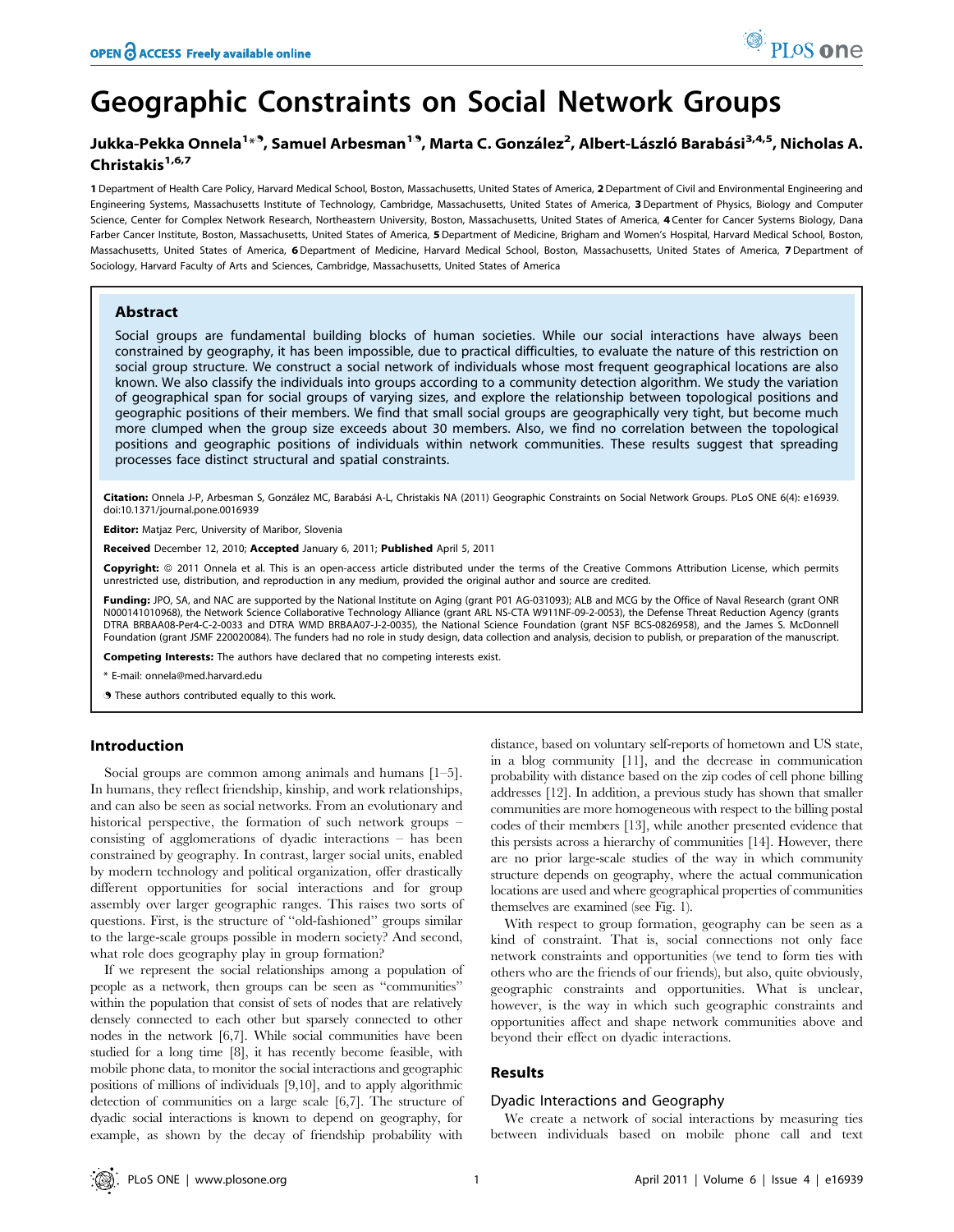

Figure 1. Visualization of a community in the mobile phone network. This juxtaposition of (A) the topological structure and (B) the geographical structure demonstrates the interplay of these two dimensions. The purple and orange nodes are geographically close, but topologically they lie at five degrees of separation. In contrast, the red and green nodes are connected to each other, and also share several neighbors, yet they are geographically separated by a large distance. Overlapping nodes in (B) have been moved slightly for visual clarity. doi:10.1371/journal.pone.0016939.g001

messaging data from an unnamed European country. Based on the records of 72.4 millions calls and 17.1 million text messages accumulated over a one-month period, the resulting network has 3.4 million nodes connected by 5.2 million weighted (non-binary) ties, resulting in an average degree  $\langle k \rangle \approx 3.0$ . Each time a user initiated or received a call or a text message, the location of the tower routing the communication was recorded [10]. We exploited these records to assign each individual to the location where they conducted most of their cell phone communication, which for most individuals is likely to correspond to the location of their home or work. This resulted in one coordinate pair  $(x_i, y_i)$ per user, which enabled us to define the geographic distance for any user pair as  $d_{ij} = d_{ji} = \sqrt{(x_i - x_j)^2 + (y_i - y_j)^2}$ . We used this to compute the probability of a call-tie and the probability of a texttie as a function of distance (Fig. 2).

Although from the point of view of technology there is very little difference between placing a short-distance or long-distance communication (for either voice or text), we find that the probability of communication is strongly related to the distance between the individuals, and it decreases by approximately five orders of magnitude as distance increases from 1 km to 1,000 km. The behavior of voice-ties and text-ties is essentially identical. The average distance between two connected nodes is 42 km for voice ties and 51 km for text ties. The decay of the tie probability approximately follows a power-law of the form  $P(d) \sim d^{-\alpha}$ , before it falls due to reaching the physical boundaries of the system. We used the maximum-likelihood method [15] to estimate both the exponent  $\alpha$  and the lower bound  $d_{\text{min}}$  from which the power-law holds, and obtained  $\alpha \approx 1.58$  for voice ties and  $\alpha \approx 1.49$  for text ties, with the lower bounds estimated at 7.1 km and 4.1 km, respectively. In estimating these parameters, we constrained our search to ties whose distance was less than 800 km to avoid boundary effects, still leaving us over 99% of the ties.

We define tie strength  $w_{ii} = w_{ii}$  as the number of interactions between nodes  $i$  and  $j$ , and it can quantified either as the number of calls between the two nodes or, alternatively, as the number of text messages between them. Interestingly, while geography is so strongly associated with the existence of a tie, tie strength varies only weakly with distance and is similar for both text and voice (Fig. 2 inset).

#### Community Interaction Structure and Geography

It is clear that ties or dyads should be the building blocks of social groups or communities, but what constitutes a community and how it should be identified needs to be specified. We detect topological communities using the method of modularity maximization, which measures how well a given partition of a network compartmentalizes its communities [6,7,16,17] (see Methods for details). For this purpose, we combine voice-ties and text-ties into one network.

Next, we examined how the topological centrality of nodes within communities is associated with their physical centrality. Given the community membership of each individual, we computed the geographical center  $(X_s, Y_s)$  of community s using  $X_s = (1/n_s) \sum_{i \in C_s} x_i$  and  $Y_s = (1/n_s) \sum_{i \in C_s} y_i$ , where  $n_s$  is the number of members (nodes) in the community. We measured topological centrality using betweenness centrality, whereas physical centrality was measured as the distance from a node to the geographic center of its corresponding community. Given that both betweenness centrality and the physical span of communities increase as a function of community size, we normalized these quantities by considering their percentile values, instead of dealing with their absolute values. (Note that while betweenness centrality can be normalized to be independent of network size, there is no similar normalization available for the physical distances.) We included communities whose size varied between 10 and 1,000 nodes. While the community detection algorithm found communities that were significantly larger than this upper bound, we deemed them to be too large to be taken as social communities. Including communities smaller than 10 led to discretization effects when computing percentiles.

In historically relevant social arrangements, one might expect the two measures of betweenness centrality and geographic distance from the community center to be strongly correlated, but here we found essentially no correlation between them (Fig. 3). Pearson's linear correlation coefficient between these two measures, both taken as percentiles, was  $-0.07$  (we obtained 0.05 if communities smaller than 10 were also included). Therefore, there seems to be no relationship between topological centrality and physical centrality of nodes within communities in this network.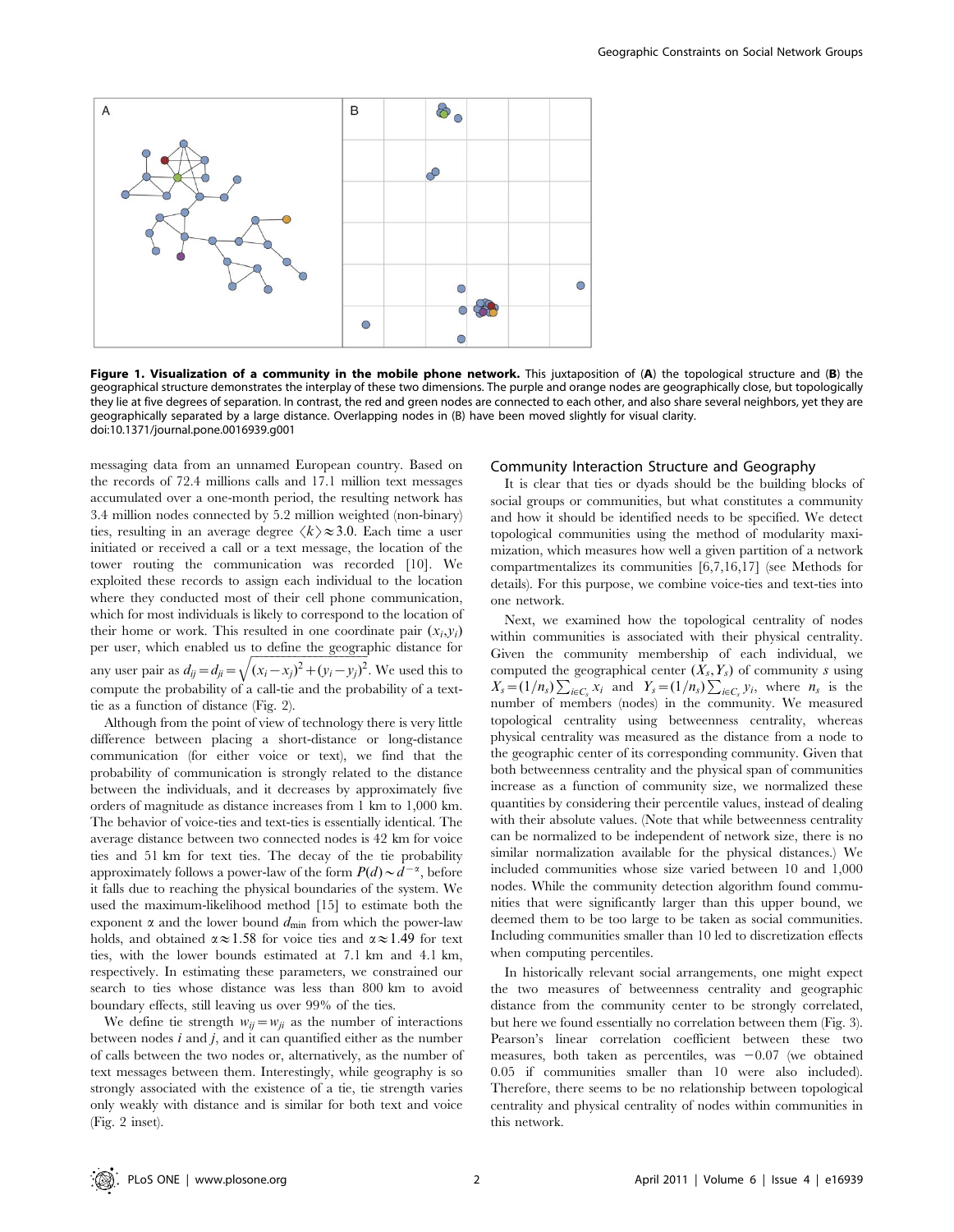

Figure 2. The probability of having a tie decreases as a function of distance. Two limiting cases, corresponding to exponents one and two, are shown as dashed lines. Note that if geography played no role, we would expect  $P(d)$  to be independent of distance d, resulting in a horizontal line in this plot. Inset: Tie strength, in contrast to the communication probability, is nearly flat with distance, although there is a minor decreasing trend for voice-ties. doi:10.1371/journal.pone.0016939.g002

Next, we characterized the overall geographical shape of the communities by defining the geographical span for a given community s as

$$
D(s) = (1/n_s) \sum_{i \in C_s} \sqrt{(X_s - x_i)^2 + (Y_s - y_i)^2},
$$
 (1)

where  $D$  is measured in units of distance, and large values of  $D$ indicate that the members of the community are geographically spread out. We found an upward trend that persisted with a leveling off until, surprisingly, a large bump occurred for communities in excess of 30 nodes (Fig. 4).

To put this result in a context, we introduced two null models. In the *community null model*, instead of using the true geographical coordinates  $(x_i, y_i)$  of community members, we draw the  $(x_i, y_i)$ coordinate pairs uniformly at random from the underlying distribution of all coordinate pairs, keeping a given x-coordinate coupled with the associated y-coordinate, resulting in the quantity  $D_c$ . If  $D_c(s) = D(s)$ , this would suggest that the members of the community are randomly scattered in the country, i.e., regardless of being members of the same community, they are not geographically proximate. As shown in (Fig. 4), the real community span is much smaller than the span of the null community. What is especially notable is the constraining role of geography for small communities. As community sizes increase, say, from five to ten individuals, the value of the null span increases dramatically from about 70 km to about 300 km, quantifying the expected growth in geographical span if the impact of geography could, somehow, be turned off. Instead, we observe relatively modest growth for the empirical span  $D$ , which for communities of size ten reaches a value of just 50 km, and stays relatively unchanged until communities exceed 30 in size.

The community null model does not incorporate our earlier finding that the connection probability decays with distance as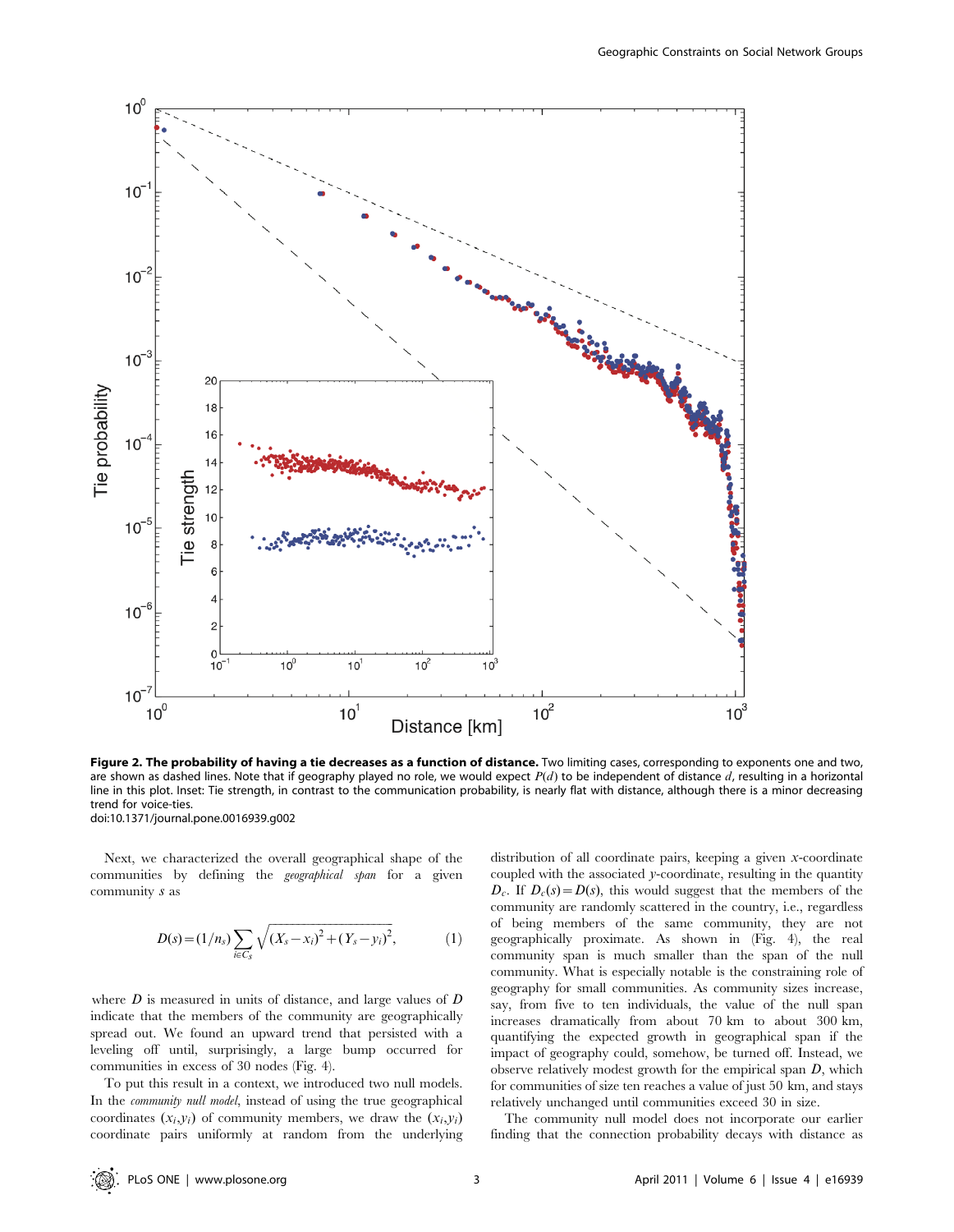

Figure 3. Relationship between topological centrality and geographic centrality. 42,123 nodes in communities varying in size from 10 to 1,000 are examined, and both quantities are measured in terms of percentiles. The number of observations (nodes) that lie within each bin is indicated by its color. doi:10.1371/journal.pone.0016939.g003

 $P(d) \sim d^{-1.5}$ . We next asked whether this decay, coupled with the concentration of populations in cities, might explain the observed bump. To account for this possibility, we introduce the *dyadic null* model. The algorithm starts by picking one location, uniformly at random, as the geographical center of the community. It then samples other locations, again uniformly at random, and computes the probability for there to be a tie between the center of the community and the current location, where the probability distribution is assumed to follow a power-law with exponent  $\alpha$  = 1.5. To determine whether the current location is included in the community, the algorithm performs a Bernoulli trial with the given probability, and this continues until we have 50 members in the community. We compared the result of the dyadic null model without decay, achieved by accepting each trial location for inclusion, to the community null span. Apart from a slight horizontal shift, the two null models produce very similar outcomes. We then consider the dyadic null model with decay, varying the value of the scale parameter  $d_{\text{min}}$ , running each simulation 1,000 times. Although the numerical values are not comparable between the dyadic null model and the community null model, the former demonstrates that inclusion of the decay of the connection probability with distance yields a smooth curve for the span. In particular, decay with distance cannot explain the observed bump.

We also explored the spatial distribution of the nodes within a community. In general, the nodes of a given community need not be distributed spatially uniformly. To quantify this ''clumpiness'' of a community, we wanted to determine the number of spatial clusters making up the community. We used  $k$ -means clustering [18] which aims to partition the set of data points into  $k$  clusters such that each point belongs to the cluster with the nearest mean. Since the number of clusters  $k$  is given as input to the method, it can be seen as a model parameter, and it needs to be determined separately. At the extreme ends, one could assign every point to a single cluster, an approach likely to result in a large error measure, or one could assign every point to its own cluster, leading to zero error. We used the Akaike Information Criterion to determine the optimal value for  $k$  [19].

We found that the number of spatial clusters increases linearly with community size, until communities of about size 20, when the behavior appears to change (Fig. 5). The increase in community span for communities larger than 20, without a comparable increase in the number of spatial clusters, suggests a threshold in structure and behavior based on community size. Based on linear fits to data, the addition of an extra community member causes, on average, a marginal increase of 0.67 spatial clusters in small (few members) communities, whereas in large (many members) communities, the addition of an extra community member causes, on average, a marginal increase of 0.29 spatial clusters. For example, an increase from 5 to 15 members increases the number of spatial clusters by 6.1, whereas an increase from 25 to 35 members results in an increase of 2.7 clusters. Communities therefore seem to grow initially by recruiting spatially more distant clusters, but less and less so as the communities get bigger.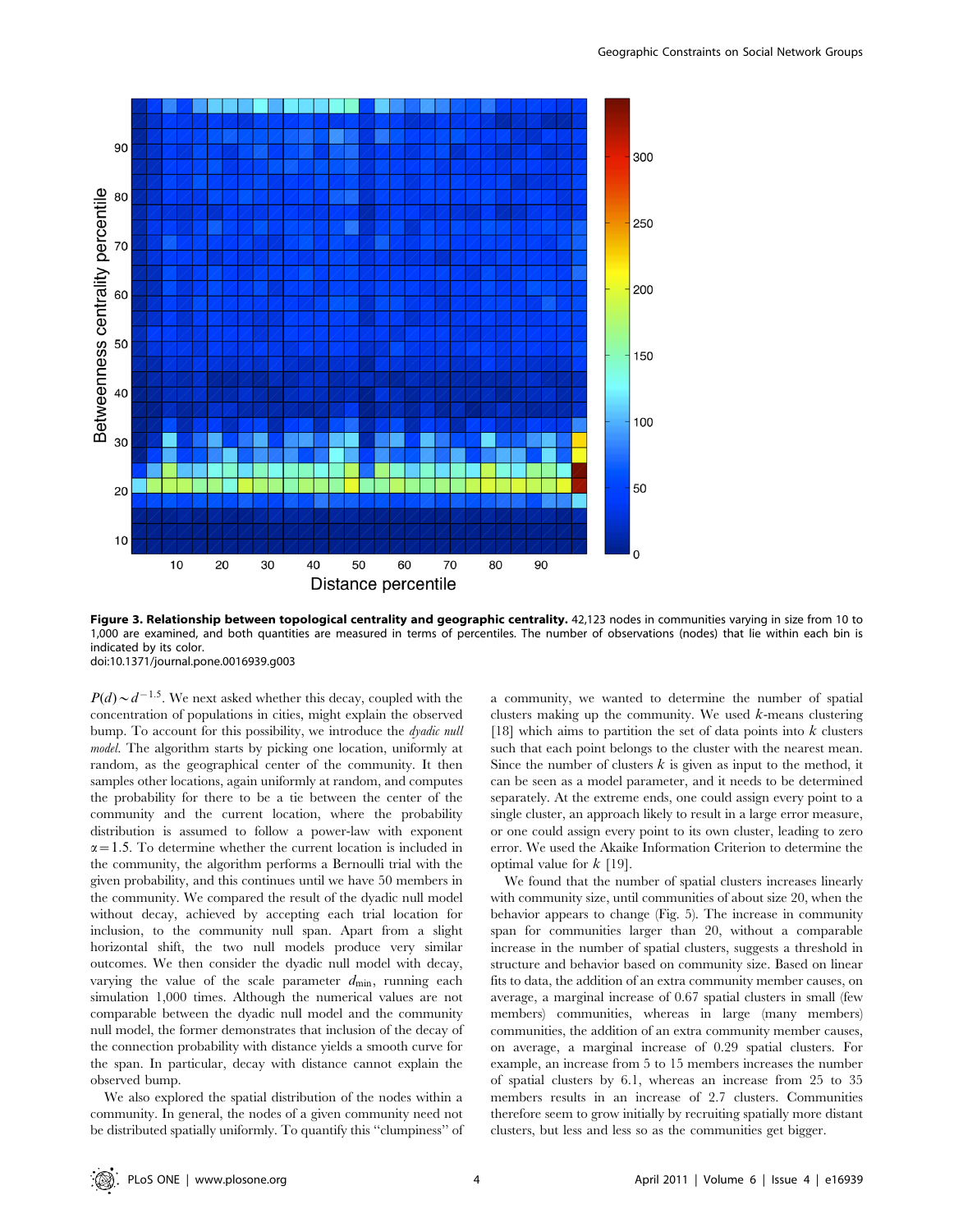

Figure 4. Average observed geographic community span D (red) and average geographic community null span  $D_c$  (blue). The dyadic null span with decay, denoted by  $D_d$ , incorporates the decay of the connection probability as a function of distance for various values of the scale parameter, shown as dashed lines. The solid black line is the dyadic null span without decay. Both are measured in kilometers. We observe large deviations from both null models, which can be quantified as the areas between the empirical curve and any of the null curves. doi:10.1371/journal.pone.0016939.g004

#### Discussion

Our findings on the geographic decay of ties differ from those obtained for a network constructed from the customers of a Belgian mobile operator. Using zip codes provided for billing purposes to compute distances between individuals, Lambiotte et al. showed that the probability for two individuals to be connected decays as  $P(d) \sim d^{-2}$ , which led them to suggest that the decay follows a socalled gravity model [12]. Our result, essentially showing that  $P(d) \sim d^{-1.5}$ , differs for various possible reasons: we used the maximum-likelihood technique to estimate the value of the exponent [15]; our range of distances is larger (800 km vs. 100 km), allowing for more statistical power; we used the location of maximal phone use as opposed to the location of the billing address (which is often not reliable); and the population density in our target country is significantly lower than that of Belgium. Our result that tie strength does not vary with distance is complementary to the finding of Lambiotte et al., who report that the average duration of phone calls increases with distance, reaching a plateau around 40 km. Therefore, while the number of calls made to long-distance individuals friends is slightly smaller than those made to short distance friends, the average duration may be twice as long [12].

Communities appear to have particular properties in relationship to geography, properties that are distinct from the underlying interactions between pairs of individuals. Geography constrains group formation in important ways that nevertheless differ from the way it constrains dyadic interactions. On the one hand, comparison of topological and geographical centrality of nodes within communities demonstrated that the two are essentially uncorrelated. On the other hand, we find that the geographic shapes of social groups, measured in terms of geographic span and spatial clustering, vary in regular ways with the size of the group. For small communities, as their size increases, their expected geographic span increases smoothly at first, but then experiences a sudden bounce as the community size reaches about 30 members. To exemplify this behavior, an increase in community size from 10 to 20 members is associated with an increase in span by about 40%, whereas, in contrast, an increase from 30 to 40 members leads to an increase of about 100% in geographic span. This suggests that the tendency of human groups to remain geographically cohesive gradually gives in as the group size exceeds 30. Similarly, the number of clusters within a single topological group also increases with community size. Intriguingly, the number 30 is also close to the optimal group size for which cooperation in social dilemma situations, modeled, for example, by the public goods game, is maximized [20,21].

Just as the structures of observed social interactions may be compared to randomized networks, the observed localities of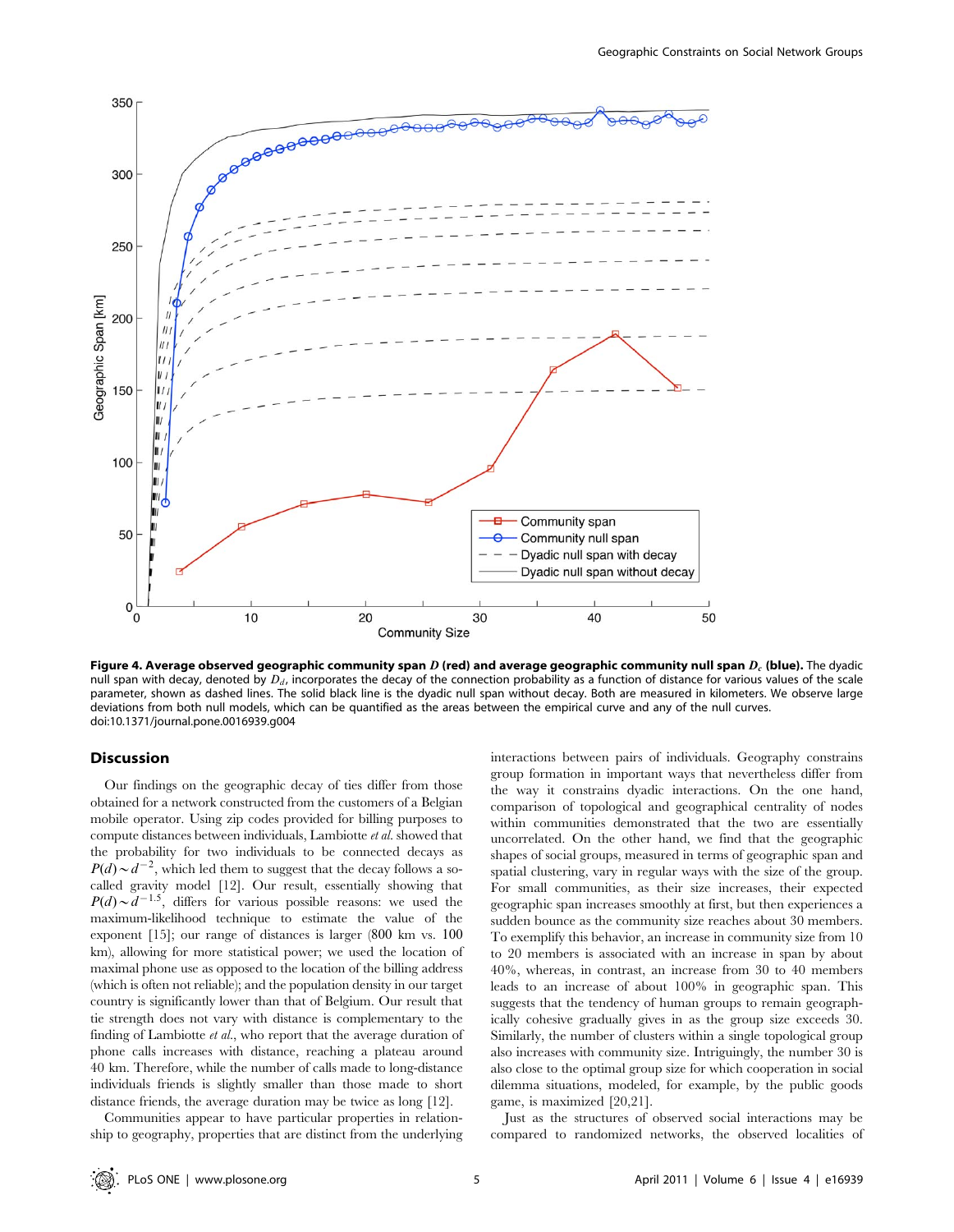

Figure 5. The average number of spatial clusters for empirical data, versus topological (network) community size. Clusters are detected using the k-means algorithm with the Akaike Information Criterion. We fit two models to data. First, a linear model  $y=a_1+a_2x$  was fit in two parts, shown in green, as well as a non-linear model  $y=b_1+b_2x^{b_3}$ , shown in red. We obtained the values  $a_2=0.67$  for the first slope and  $a_2=0.29$ for the second slope of the linear fits, and  $b_3=0.43$  for the exponent of the non-linear model, implying approximately square-root behavior. doi:10.1371/journal.pone.0016939.g005

individuals in communities may be compared to randomized locations. Indeed, if social ties could be formed without consideration for the underlying geography, we would expect the tie probability to be independent of distance, and the geographic span of groups to follow the proposed null models closely. However, we observe neither of the two. This demonstrates that network ties and network communities, in this context, do not behave as if they were in well mixed populations, suggesting that geography continues to maintain its power as a compartmentalizing factor. Thus, the assumption of perfect mixing of individuals, sometimes made in the study of infectious disease or technology diffusion in humans, does not then appear to hold either at the topological or at the geographic level.

The extent to which a spreading process follows the assumptions of well-mixed populations often depends on a number of conditions, including the nature of the spreading process. For example, network models can better account for the spread of diseases that spread via the formation of a physical tie (such as STD's) than those that spread by simple proximity (like the common cold). This is illustrated in a mobile phone context by Wang *et al.* [22], who find that the nature of the spreading process, and its dependence on proximity, clearly affect the dynamics of the spreading. Similarly, localization of interacting proteins within the

geography of the cell can explain certain disease associations [23]. In addition, other work has suggested that the diffusion-like movement of people alone can often explain how a pathogen spreads, such as the plague in medieval Europe [24]. On the other hand, with the onset of air travel, pathogens are not constrained in the same way, as the epidemics of SARS and H1N1 documented [25,26].

Ideally, models of the flow of pathogens or information through human populations would account for the simultaneous roles of geographic and network constraints, and our work helps shed light on the intersecting relationship between the two. Future work will explore the complex interrelationship between network topology and geography and their joint importance in understanding how phenomena spread through populations.

## Methods

All networks were constructed from four weeks of anonymized mobile phone call and text messaging data from an operator based in an unnamed European country. Only interactions that took place between customers of the operator were considered, and only individuals who made at least two calls were included as nodes. To filter out sporadic calls and texts that are unlikely to